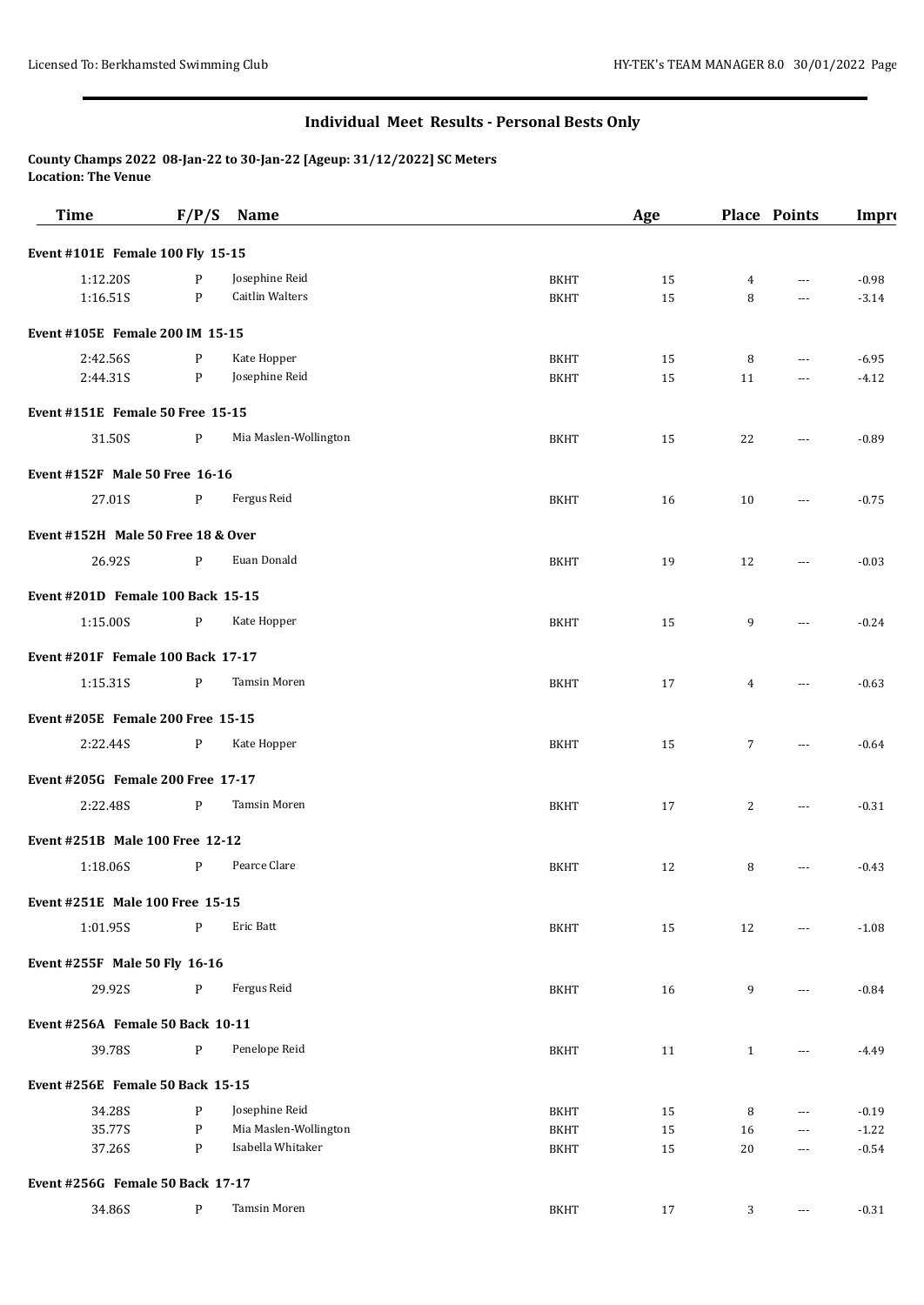# **Individual Meet Results - Personal Bests Only**

### **County Champs 2022 08-Jan-22 to 30-Jan-22 [Ageup: 31/12/2022] SC Meters**

| <b>Time</b>                           | F/P/S        | <b>Name</b>            |             | Age |                 | Place Points                           | Impro   |
|---------------------------------------|--------------|------------------------|-------------|-----|-----------------|----------------------------------------|---------|
| Event #302E Female 100 Free 15-15     |              |                        |             |     |                 |                                        |         |
| 1:04.08S                              | P            | Kate Hopper            | <b>BKHT</b> | 15  | 8               | $\cdots$                               | $-1.20$ |
| 1:07.71S                              | P            | <b>Caitlin Walters</b> | <b>BKHT</b> | 15  | 19              | $\cdots$                               | $-1.05$ |
| Event #306E Female 200 Back 15-15     |              |                        |             |     |                 |                                        |         |
| 2:44.64S                              | P            | Josephine Reid         | <b>BKHT</b> | 15  | 12              | $\overline{a}$                         | $-0.25$ |
| Event #306G Female 200 Back 17-17     |              |                        |             |     |                 |                                        |         |
| 2:39.24S                              | $\mathbf{P}$ | Tamsin Moren           | <b>BKHT</b> | 17  | 3               | $\cdots$                               | $-2.50$ |
| Event #352D Female 50 Fly 14-14       |              |                        |             |     |                 |                                        |         |
| 35.15S                                | P            | Seren Diehl            | <b>BKHT</b> | 14  | 12              | $---$                                  | $-0.80$ |
| Event #352E Female 50 Fly 15-15       |              |                        |             |     |                 |                                        |         |
| 33.02S                                | $\mathbf{P}$ | Kate Hopper            | <b>BKHT</b> | 15  | 8               | $\cdots$                               | $-0.72$ |
| Event #352G Female 50 Fly 17-17       |              |                        |             |     |                 |                                        |         |
| 33.44S                                | $\mathbf{P}$ | Tamsin Moren           | <b>BKHT</b> | 17  | 8               | $\cdots$                               | $-0.38$ |
| Event #401E Female 200 Fly 15-15      |              |                        |             |     |                 |                                        |         |
| 3:03.93S                              | $\, {\bf P}$ | <b>Caitlin Walters</b> | <b>BKHT</b> | 15  | $7\overline{ }$ | $---$                                  | $-1.14$ |
| Event #406F Male 50 Back 16-16        |              |                        |             |     |                 |                                        |         |
| 30.97S                                | P            | Fergus Reid            | <b>BKHT</b> | 16  | 5               | $---$                                  | $-0.22$ |
| Event #451A Female 100 IM 10-11       |              |                        |             |     |                 |                                        |         |
| 1:34.64S                              | $\mathbf{P}$ | Jemma McEwen           | <b>BKHT</b> | 11  | $\overline{4}$  | $\cdots$                               | $-4.38$ |
| Event #451D Female 100 IM 14-14       |              |                        |             |     |                 |                                        |         |
| 1:22.69S                              | P            | Seren Diehl            | <b>BKHT</b> | 14  | 14              | $\scriptstyle\cdots\scriptstyle\cdots$ | $-4.87$ |
| Event #451E Female 100 IM 15-15       |              |                        |             |     |                 |                                        |         |
| 1:14.27S                              | $\mathbf{P}$ | Kate Hopper            | <b>BKHT</b> | 15  | 5               | $\cdots$                               | $-0.40$ |
| Event #453 Female 100 IM 10 & Over    |              |                        |             |     |                 |                                        |         |
| 1:08.36S                              | P            | Amy Pemberton          | <b>BKHT</b> | 21  | 2               | $\cdots$                               | $-0.97$ |
| Event #455E Female 200 Breast 15-15   |              |                        |             |     |                 |                                        |         |
| 2:59.60S                              | $\, {\bf P}$ | Kate Hopper            | <b>BKHT</b> | 15  | 6               | $\overline{a}$                         | $-0.42$ |
| Event #501M Female 800 Free 17-17     |              |                        |             |     |                 |                                        |         |
| 10:14.62S                             | P            | Tamsin Moren           | BKHT        | 17  | 2               | $\cdots$                               | $-7.92$ |
| Event #702G Female 400 Free 17-17     |              |                        |             |     |                 |                                        |         |
| 5:01.32S                              | P            | Tamsin Moren           | <b>BKHT</b> | 17  | $\overline{4}$  | $---$                                  | $-4.68$ |
| Event #702H Female 400 Free 18 & Over |              |                        |             |     |                 |                                        |         |
| 4:35.14S                              | P            | Amy Pemberton          | <b>BKHT</b> | 21  | $\mathbf{1}$    | $\cdots$                               | $-4.79$ |